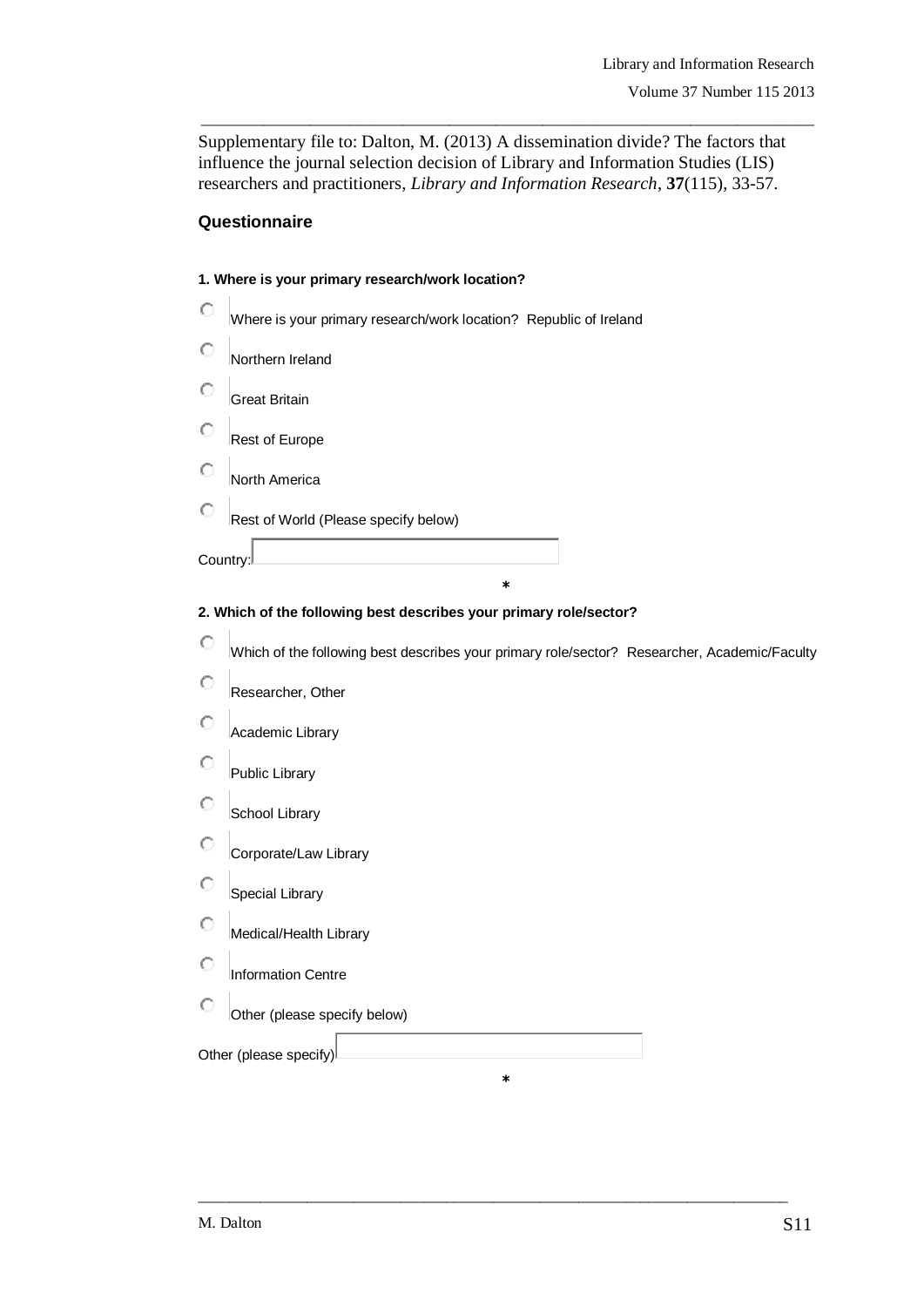**3. Have you previously submitted LIS research (this includes case studies, reviews,** 

#### **commentaries etc. as well as original research articles) to a journal?**

 $\circ$ Have you previously submitted LIS research (this includes case studies, reviews, commentaries etc. as well as original research articles) to a journal? Yes, I have had at least one manuscript accepted for publication

\_\_\_\_\_\_\_\_\_\_\_\_\_\_\_\_\_\_\_\_\_\_\_\_\_\_\_\_\_\_\_\_\_\_\_\_\_\_\_\_\_\_\_\_\_\_\_\_\_\_\_\_\_\_\_\_\_\_\_\_\_\_\_\_\_\_\_\_\_\_\_\_\_\_\_\_\_\_\_

 $\circ$ Yes, but I have not had a manuscript accepted yet

 $\circ$ No

 $\circ$ No, but I plan to submit research within the next 12 months

**Comments** 

#### **4. To what extent would/do the following factors influence your choice of journal when**

**\***

#### **deciding where to submit a manuscript:**

|                                                                 | Very<br>important | Important | Neither important<br>nor unimportant | Unimportant | Not at all<br>important |
|-----------------------------------------------------------------|-------------------|-----------|--------------------------------------|-------------|-------------------------|
| Journal Impact factor (ISI JCR)                                 | О                 | О         | О                                    | О           | О                       |
| Other impact metrics (incl. altmetrics)                         | О                 | О         | О                                    | О           | О                       |
| Perceived reputation or prestige                                | О                 | О         | О                                    | О           | О                       |
| Peer-reviewed                                                   | О                 | O         | О                                    | О           | О                       |
| CV value/Ranking by institutions for<br>promotional purposes    | О                 | О         | О                                    | О           | О                       |
| Personnel on editorial board                                    | О                 | Ω         | О                                    | О           | О                       |
| Recommendation from a colleague                                 | О                 | О         | О                                    | О           | О                       |
| Open Access Journal (Gold OA)                                   | О                 | Ω         | О                                    | О           | О                       |
| OA self-archiving permitted with no<br>embargo (Green OA)       | O                 | О         | O                                    | О           | О                       |
| Permission to retain copyright                                  | О                 | O         | О                                    | О           | О                       |
| Level of readership/circulation (i.e. how<br>widely it is read) | О                 | О         | О                                    | О           | О                       |
| Target readership of the journal (i.e.<br>who reads it)         | О                 | О         | Ω                                    | О           | O                       |
| Fit with topical scope of journal                               | О                 | О         | О                                    | О           | О                       |
| Previously had a manuscript accepted<br>by the publication      | О                 |           | О                                    | О           | О                       |

\_\_\_\_\_\_\_\_\_\_\_\_\_\_\_\_\_\_\_\_\_\_\_\_\_\_\_\_\_\_\_\_\_\_\_\_\_\_\_\_\_\_\_\_\_\_\_\_\_\_\_\_\_\_\_\_\_\_\_\_\_\_\_\_\_\_\_\_\_\_\_\_\_\_\_\_